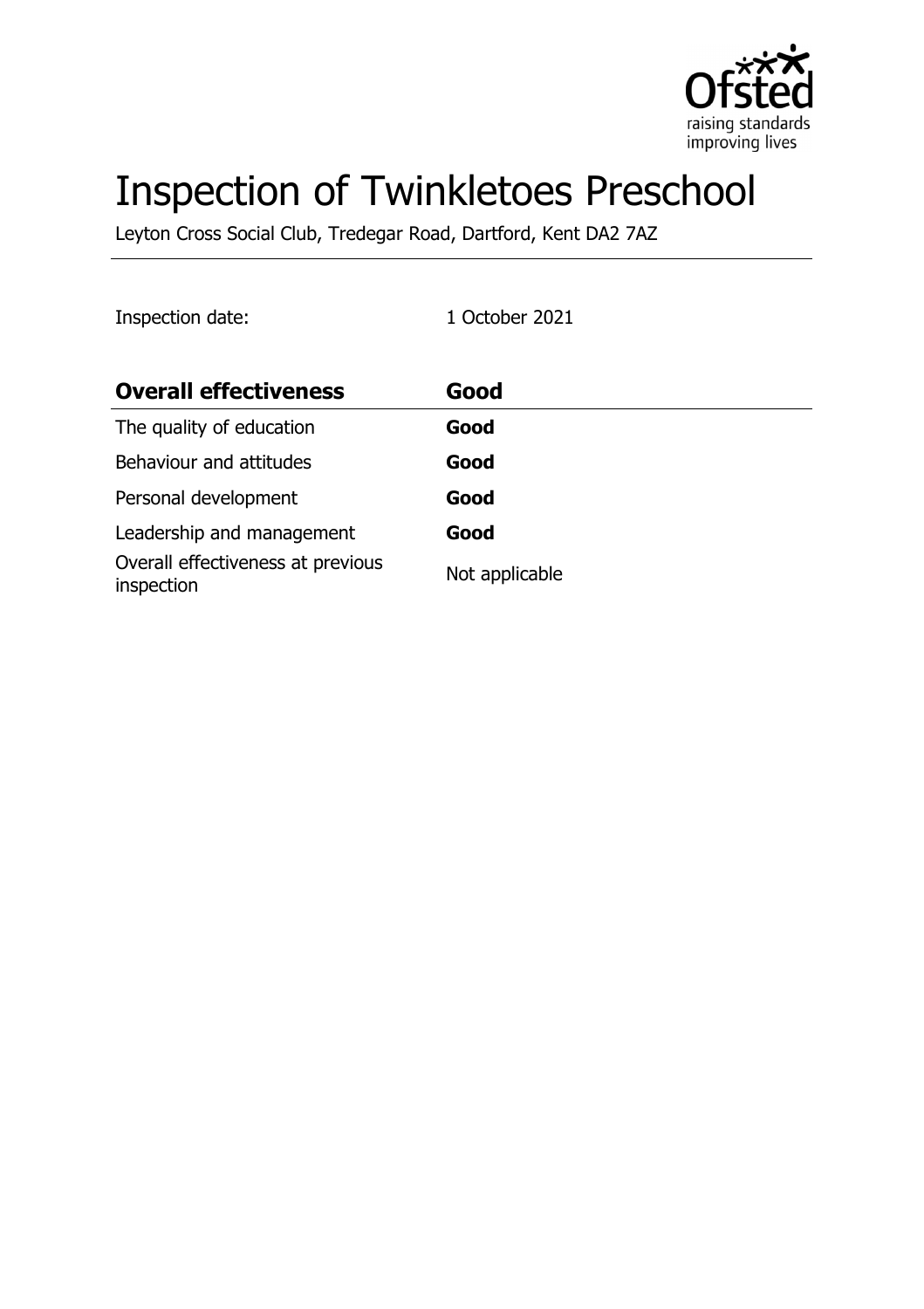

# **What is it like to attend this early years setting?**

#### **The provision is good**

Children have close relationships with staff and make positive friendships with their peers. They confidently invite staff and other children into their play. They ask questions and show a clear fascination and wonder. For example, children excitedly show everyone the snail that they have found, exclaiming that it tickles when it comes out of its shell. Children make decisions for themselves. Staff give guidance and positive encouragement for children to make choices as to where they play and for how long. Children display good levels of focus and concentration in their play. Staff encourage them to complete their play to their own satisfaction.

Children show care and compassion towards their friends. They learn to share and cooperate. Staff act as positive role models, supporting each other in their roles and responsibilities. Children play in a relaxed and calm environment. They receive positive recognition for their achievements, helping them to feel proud. Staff know the children well and provide experiences that interest them. Staff talk enthusiastically about how children learn and what they like to do. Children explore new play ideas and resources confidently, showing an understanding for their use. For example, children identify three different-sized cows in the farm and describe them as 'daddy', 'mummy' and 'baby', relating size to their own experiences.

#### **What does the early years setting do well and what does it need to do better?**

- $\blacksquare$  Children value other children's contributions to their play. They listen to their friends, demonstrating an understanding of rules and boundaries. For example, children understand the stop and go signs when riding bicycles to help them stay safe.
- $\blacksquare$  Children are very aware of their surroundings and confidently explore their play environment. They choose to play indoors or outdoors at any time during the session. They confidently ask for help. Staff encourage children to express their needs through gestures, expressions, visual aids and speech.
- $\blacksquare$  Staff provide experiences and activities that relate to past conversations with children. For example, children retell the story of 'The Three Little Pigs'. Staff provide the props and the story to help children to express their imaginations and recall skills.
- $\blacksquare$  Parents make positive comments about the setting. They are very happy with their children's progress. They receive regular information about children's development, identify next steps together and share achievements from home.
- $\blacksquare$  Children with special educational needs and/or disabilities receive very positive interaction and engagement. Staff successfully implement plans using observation, information and advice from other professionals and parents. This helps to provide a consistent personalised approach to children's ongoing care and development. Parents express their appreciation for this support and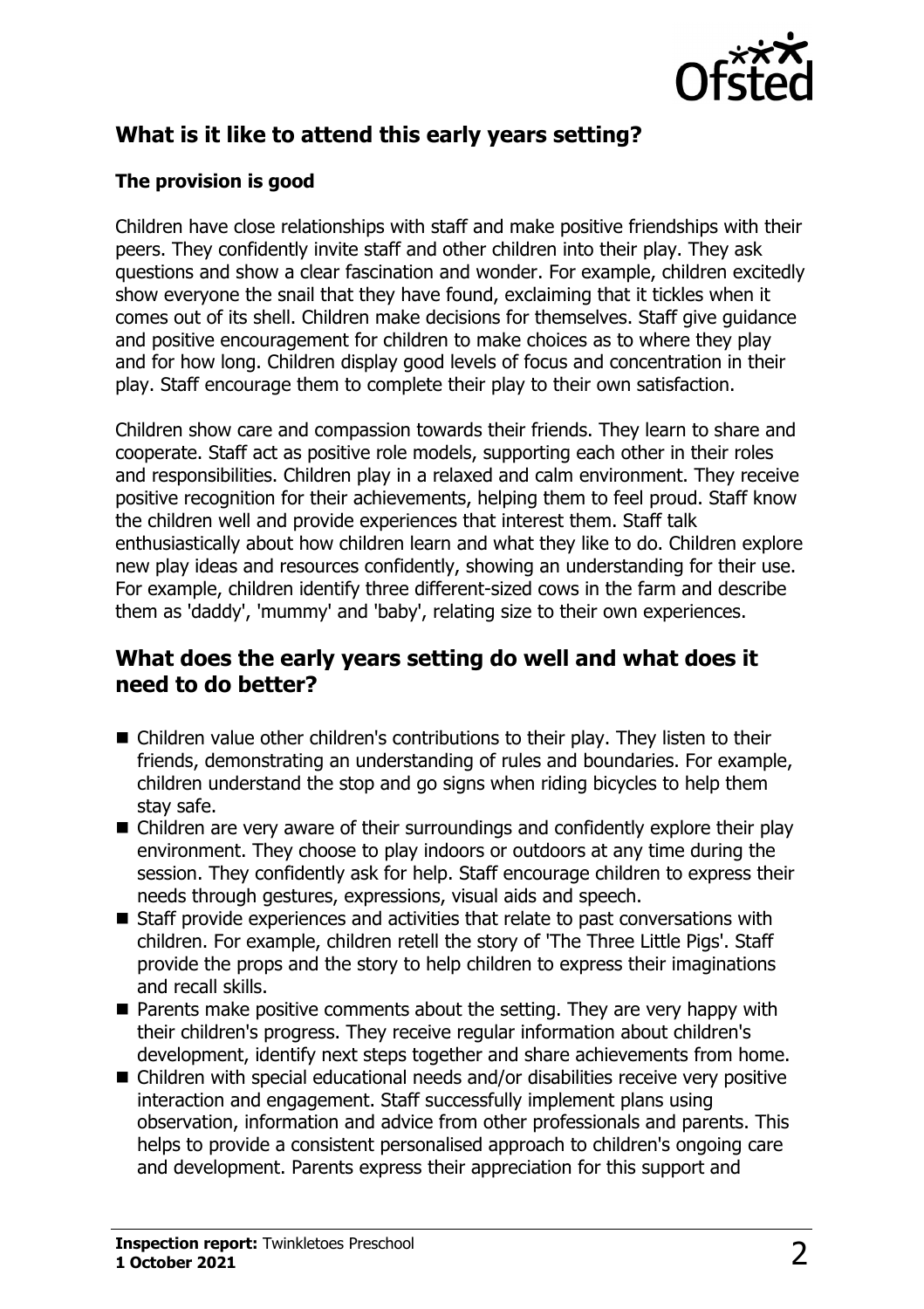

recognise progress their children have made.

- $\blacksquare$  Children experiment physically by balancing equipment with precision. They carefully carry their plates at snack time, making sure yoghurt pots don't fall over. They develop small-muscle skills, such as peeling lids from pots, using spoons effectively and pouring their drinks. Staff provide a range of bicycles to extend children's abilities to balance and propel forward. For example, they progress from tricycles, to balance bicycles to bicycles with stabilisers that can then be removed.
- Children's speech and language is continuously encouraged. Staff use openended questions to help children to understand and explore new ideas. Staff introduce children to new words through stories and engage them in meaningful conversations. They introduce stories with repetitive rhythm and sounds to extend younger children's speech. Children learn to think for themselves and share ideas with friends. For example, children ask for more water when there is little left to continue their pouring and filling play.
- Managers recognise staff's individual strengths and delegate responsibilities effectively. They identify, through discussions with staff, training required to develop their practice, to enhance children's learning. However, managers do not always evaluate how staff use children's identified strengths and how they learn best, to fully extend development in all areas of learning. For example, children show a fascination of a particular area of learning. Staff do not always use this knowledge to fully help children in areas of learning that they need support in, such as sharing and negotiating in their play.

# **Safeguarding**

The arrangements for safeguarding are effective.

Staff have an up-to-date knowledge of how to protect children from harm. They continuously assess their understanding of procedures through training and discussions. Staff access information on site and through written policies and procedures. Staff carry out thorough risk assessments and make changes to the environment when hazards are identified. Children take part in fire evacuations and all fire safety equipment is checked. The management have adapted children's routines to promote a safe environment during the COVID-19 (coronavirus) pandemic. For example, parents no longer enter the setting when dropping off or collecting their children.

# **What does the setting need to do to improve?**

#### **To further improve the quality of the early years provision, the provider should:**

 $\blacksquare$  support staff's understanding of using information and identified next steps for individual children more effectively to further promote their progress in all areas of learning.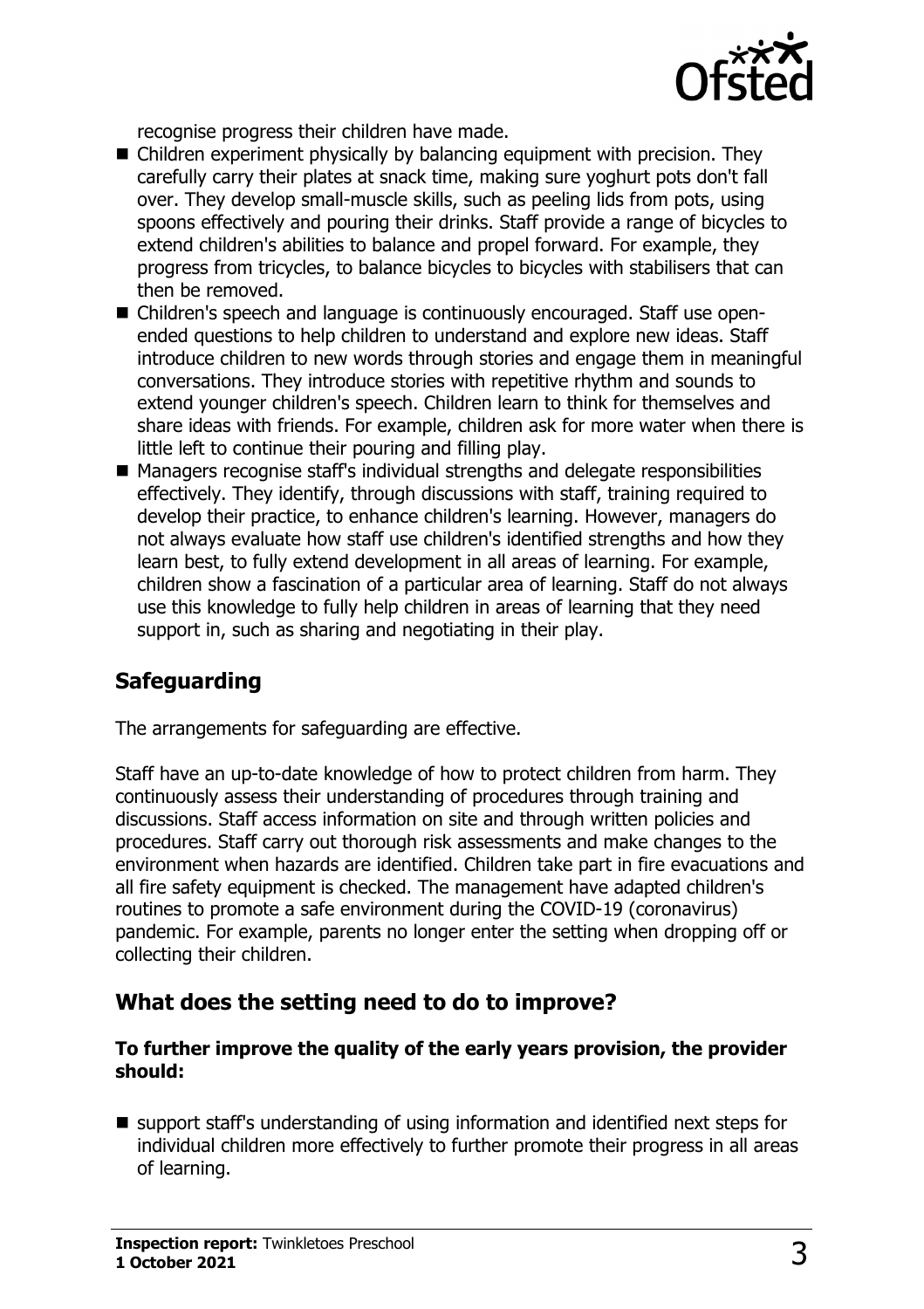

| <b>Setting details</b>                              |                                                                                      |
|-----------------------------------------------------|--------------------------------------------------------------------------------------|
| Unique reference number                             | EY561332                                                                             |
| <b>Local authority</b>                              | Kent                                                                                 |
| <b>Inspection number</b>                            | 10190599                                                                             |
| <b>Type of provision</b>                            | Childcare on non-domestic premises                                                   |
| <b>Registers</b>                                    | Early Years Register, Compulsory Childcare<br>Register, Voluntary Childcare Register |
| Day care type                                       | Full day care                                                                        |
| Age range of children at time of<br>inspection      | 2 to $4$                                                                             |
| <b>Total number of places</b>                       | 24                                                                                   |
| Number of children on roll                          | 30                                                                                   |
| Name of registered person                           | Twinkletoes (Early Years) Pre-School Limited                                         |
| <b>Registered person unique</b><br>reference number | RP561331                                                                             |
| <b>Telephone number</b>                             | 07871381872                                                                          |
| Date of previous inspection                         | Not applicable                                                                       |

### **Information about this early years setting**

Twinkletoes Preschool registered in 2018. It operates from a community hall in Wilmington, Kent. The setting is open Monday, Tuesday, Wednesday and Friday from 9am until 2.30pm. It opens on a Thursday from 9am until midday. It operates term time only. The pre-school has a staff team of eight. Of these, seven hold relevant early years qualification to level 2 and above. The manager holds qualified teacher status. The pre-school provides funded places for two-, three- and fouryear-old children.

# **Information about this inspection**

**Inspector** Claire Parnell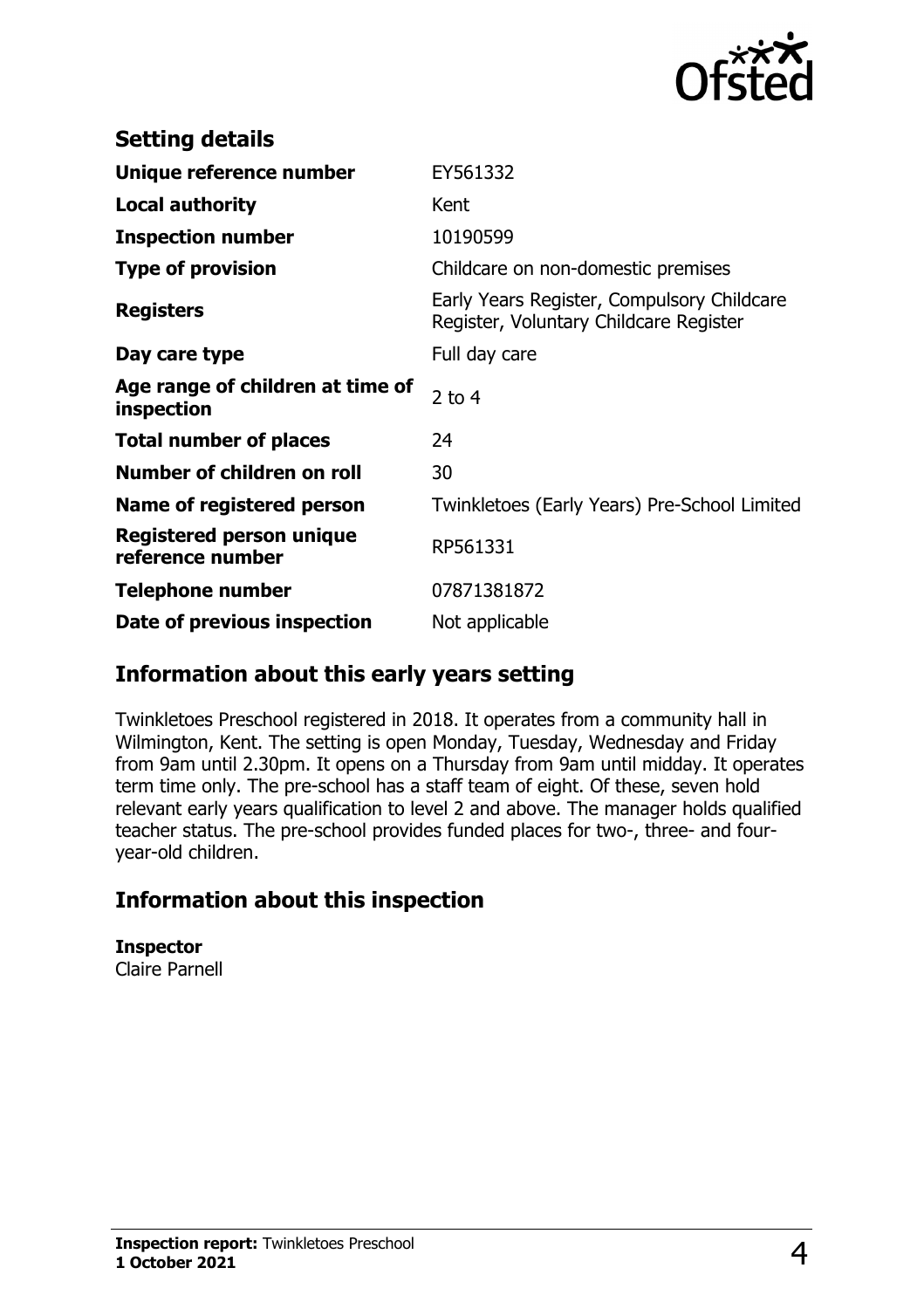

#### **Inspection activities**

- $\blacksquare$  This was the first routine inspection the setting received since the COVID-19 (coronavirus) pandemic began. The inspector discussed the impact of the pandemic with the provider and has taken that into account in their evaluation of the setting.
- $\blacksquare$  The manager and the inspector completed a learning walk together and discussed how the curriculum is implemented and the impact this has on the children's learning.
- $\blacksquare$  The nominated person and the inspector carried out a joint observation of snack time.
- $\blacksquare$  The inspector spoke to the children to find out about their time in the setting.
- $\blacksquare$  Parents shared their views of the setting with the inspector.
- $\blacksquare$  The inspector spoke with the manager and nominated person about the leadership and management of the setting and sampled documentation to demonstrate the suitability of staff.

We carried out this inspection under sections 49 and 50 of the Childcare Act 2006 on the quality and standards of provision that is registered on the Early Years Register. The registered person must ensure that this provision complies with the statutory framework for children's learning, development and care, known as the early years foundation stage.

If you are not happy with the inspection or the report, you can [complain to Ofsted](http://www.gov.uk/complain-ofsted-report).